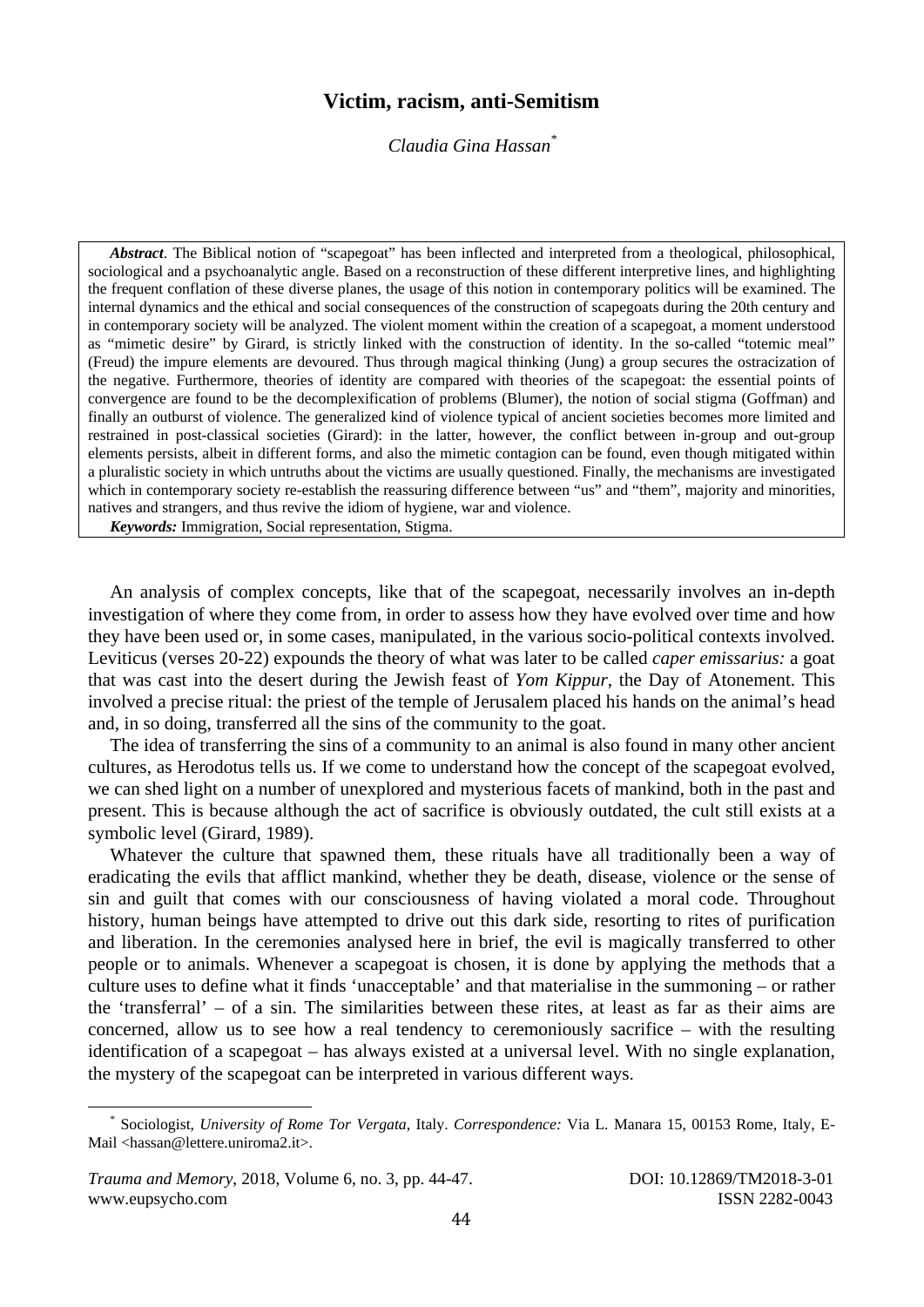## **The sociological and philosophical analysis of the scapegoat phenomenon**

Naturally, there is a strong connection between this historical-cum-anthropological phenomenon and the content and processes of our unconscious minds. This symbolism manifests itself when intense emotions are stimulated. Sacrifice is the symbol of a state of oppression and it is no coincidence that its symbolic opposite is liberation. For ancient peoples, the real battle was, above all, against the hostile forces of nature. Today that battle is between man and himself, between man and the dark forces of his mind, and sacrifice can evolve from being a cruel rite into a *spiritual symbol* of this struggle.

The concept of the 'scapegoat', as we understand it today, has completely lost its original meaning. A scapegoat can be a member of a group, a minority, an organisation or an institution that is always blamed for the failure of a social, political or cultural mechanism. In this way, social conflict between members of a society is avoided.

What we are referring to here is a concept of society understood to be an "interactive network" (Blumer, 1969, p. 58) that links individuals who mainly use their behaviour to decipher the world that surrounds them.

From our point of view, therefore, it is interesting to connect this theory with the Freudian concept of 'the resolution of grief'. When we can no longer bear a loss, or perhaps a crisis if applied at a social level, we tend to attribute this malaise to a scapegoat. Such a scapegoat may be an individual, a behaviour, an object or a symbol. It becomes responsible for the evil and faces the consequences by undergoing violence, exclusion or the untouchability of a taboo. The resolution of grief can occur in daily life in the form of a tool for problem simplification. This is the crux of the matter: we are dealing with a process whereby a source of conflict that not only afflicts an individual but society as a whole is transferred. Blumer's approach basically involves a process of removing responsibility from the individual, which allows him or her to deny his or her participation in a particular behaviour, transferring it to another person. Let's imagine how this process manifests itself today. We currently find ourselves faced with these two phenomena: the simplification of the issue of migrants (just to name one of many possible examples) and the resulting removal of responsibility. This leads to the creation of an enemy and a scapegoat.

Indeed, it is at a social level that an individual comes to belong to virtual social identities. Thus inferences form that influence the relationship between a person and his or her surroundings. If an individual has 'attributes' that make him or her different from the rest (a foreigner), he or she will be downgraded to the status of a person with a stigma, which leads to their exclusion. I need not spend time explaining Erving Goffman's concept of stigma. It involves the projection of stereotypes, often involving feelings of fear or inferiority, which are heaped onto outsiders in an acritical way (Goffman, 1990, p. 45). Stigma allows us to defend the ethical and legislative structure upon which society is based. The consequences of such a process are, initially, the disturbance of social interaction and the gradual exclusion from society of those who are stigmatised.

Psychoanalytical reflections on the scapegoat phenomenon have opened up new lines of research into this issue: aggressive feelings and a sense of guilt have become tools for understanding sacrificial mechanisms, combined with the study of social and anthropological factors. In this way, violence and the mysterious process of purification find their rightful place in interpretations.

The French sociologist and anthropologist Roger Bastide made an essential contribution to identifying the theoretical structure of the scapegoat concept. In referring back to Freudian theories, Bastide explains that each of us harbours a desire to kill our father. This murderous impulse is curbed by society, which prevents us from carrying out this desire and deviates it towards less dangerous objects. This mechanism leads to the creation of a scapegoat. In short, Bastide argues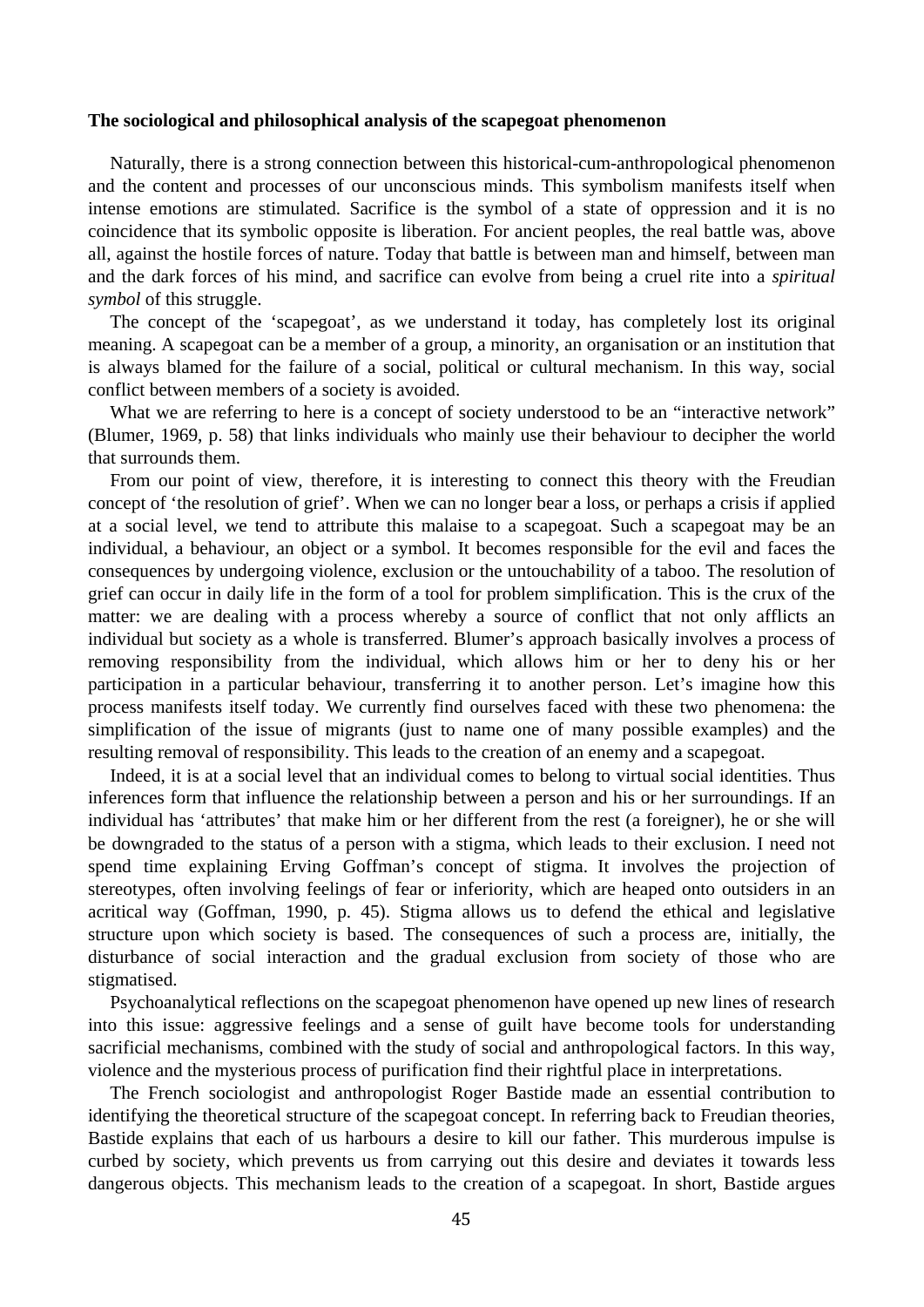that human beings project their inner evil towards the outside world, expressing their repressed instincts and helping to create a figure who must be persecuted. Our frustration becomes a desire for aggression: we wish to fight against the obstacles in our way, but we do not want to admit to ourselves that the real cause of these checks is inside ourselves, that we are the origin of our own despair and our own failure, hence we look for a scapegoat outside ourselves. As far as this aspect is concerned, Bastide holds that the only possible way to overcome such a situation is to develop the opposite mechanism, founded on an understanding of others. The only way to replace the scapegoat process – which is one that excludes – with an inclusive process that allows us to overcome a situation where relationships are based on suspicion and distrust is to open ourselves up to others.

The figure of the scapegoat has also been studied from a criminological point of view. The theory of labels, which developed in the United States in the 1950s and 1960s, particularly shifted the focus of investigation from the individual offender to the ways in which deviant behaviour is perceived at a social level.

One strand of research has interpreted sacrifice as a protective approach to addressing destructive human tension. This would mean that sacrificial cults lie at the heart of society's development. The psycho-social mechanism of the scapegoat thus becomes the key to interpreting human history. I am particularly referring to the Girard school, which enormously influenced subsequent research. The most original aspect of Girard's approach focuses on the concept of human desire as imitative. A mimetic propensity drives people to compete with others and triggers viral, contagious aggressive processes that undermine social cohesion. This violence is thus channelled towards a victim, an object that can be sacrificed because it is considered insignificant and, above all, powerless and thus unable to defend itself. This mechanism is therefore generative, meaning that it reproduces itself every time and, indeed, is codified into a rite. In ancient societies, this mechanism was socially controlled. Girard carefully analyses real moments in history when the scapegoat mechanism was triggered.

Critical of Freud, Girard nevertheless starts from the same premises, holding that human culture's roots are embedded in violence. However, in discussing the concept of the Oedipus complex, Girard develops his theory of 'mimetic desire', stating that violence is lurking whenever an individual attempts to imitate an equal, or desires what they have or what they are, but a lack of resources or status impedes him or her from achieving it. Man is a being that desires in response to others: there is always a model that lies between an individual and his or her desire, a model that points to something desirable; a model that soon becomes a rival for that very reason. This mechanism, which springs from social psychology, tends to unleash an intrinsically violent society, making the resolution of violent conflict the main problem facing any possible human culture: 'Mimesis coupled with desire leads automatically to conflict'.

Girard's interpretation is unbalanced in that it focuses on changes brought about by Christianity. For Freud, aggressive impulses can, at most, be channelled or contained but can always resurface at times of crisis, war and conflict.

Resentment, as Girard (1999, p. 34) stresses, is 'that which the imitator feels with regard to his model when the model obstructs his efforts to possess the object over which both converge'. This desire to imitate a chosen model, if universally expressed, leads to chronic and 'impure' violence. In order to purify itself of this 'infection', society resorts to a 'pure', brutal act of violence. It chooses a random victim, a 'scapegoat', and channels the violence of the collective away from the community. For Girard, the choice of victim is entirely arbitrary. He interprets Sophocles's *Oedipus Rex* as a "sacrificial crisis": Oedipus is the 'surrogate victim' who is destroyed by society, not because the latter believes he has done something wrong, but because it does everything it can to hide the real cause of its internal crisis from itself and, in order to do so, requires a scapegoat (Coupe, 1997, p. 117 of the Italian translation). Girard's analysis confirms that the community,